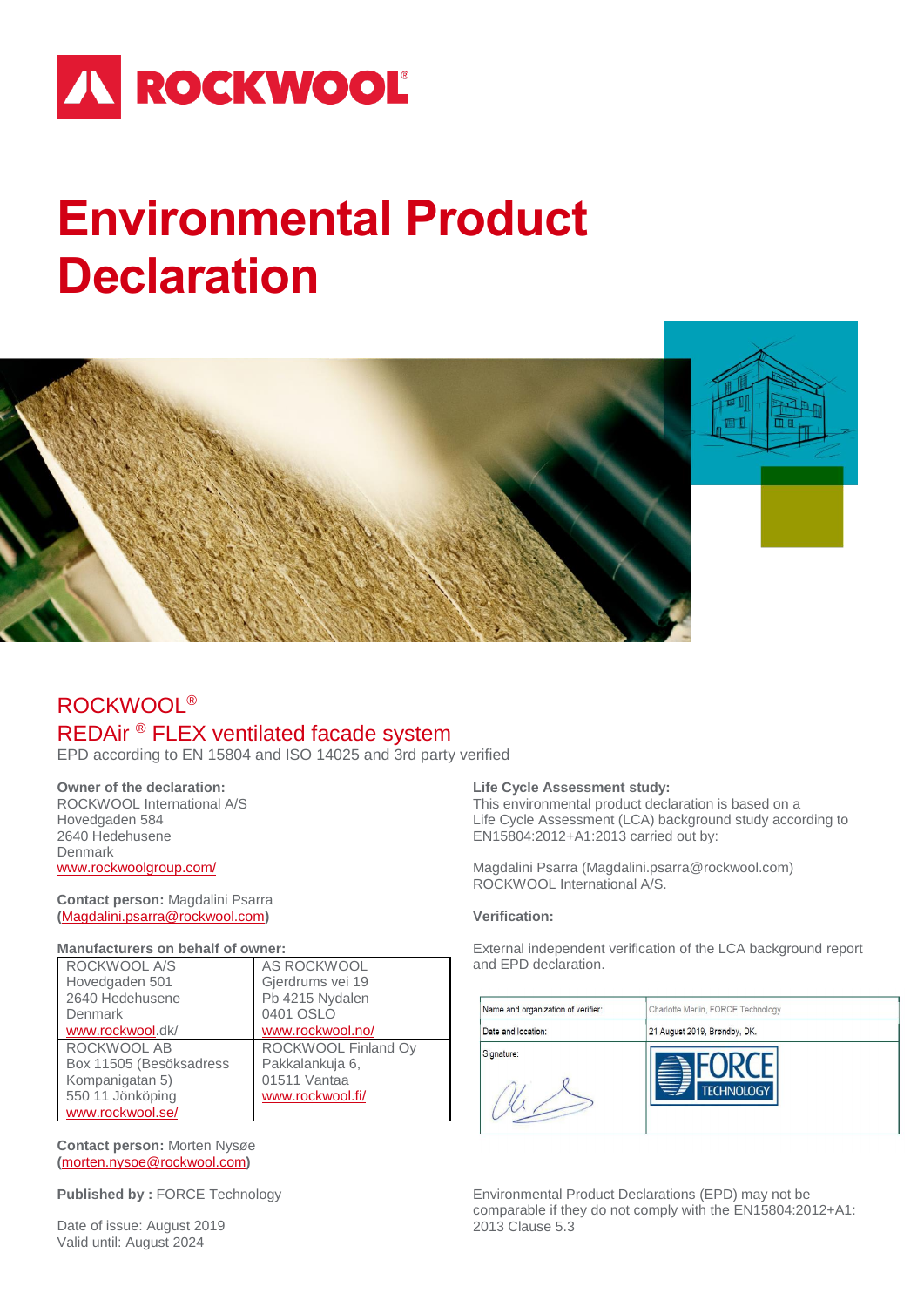# **Product**



# **Declared unit**

1 square meter  $(m<sup>2</sup>)$  of external wall thermal insulation in Europe for a period of 50 years.

The application is for a ventilated façade, including stone wool insulation, wood sub-construction, and anchors screws.

The results in this EPD refer to an insulation thickness of 175 mm. The thermal resistance -R-value of the system, including the insulation and screws, is 4.40 m<sup>2</sup>.K/W.

### **Intended application of the Environmental Product Declaration**

The EPD is for information supply to interested parties in Europe and customers of ROCKWOOL® interested in the environmental performance of the REDAir® FLEX system, such as architects, builders and also LCA experts and LCA database owners and other audiences that have an interest in EPDs.

The EPD is for business-to-business communication.

# **Product description**

The REDAir® system consists of ROCKWOOL® stone wool batts that are currently produced in Doense, Denmark. The system is currently available in Denmark, Sweden and Norway.



are connected to the stone wool using metal friction plates and attached to the existing wall using metal screws.

| <b>Material</b>       | Weight (kg/m <sup>2</sup> ) |
|-----------------------|-----------------------------|
| ROCKWOOL stone wool   | 10.5                        |
| LVL.                  | 2,62                        |
| <b>Friction Plate</b> | 0,115                       |
| <b>Screws</b>         | 0,111                       |

The system can be finished using a variety of cladding panels, such as ROCKPANEL<sup>®</sup>, but the cladding is not included in this EPD.

The system is available on the market with stone wool thicknesses of  $100 - 150 - 200 - 250$  mm or double-layer combinations of these up to 350 mm. Approximately 80% of the sold volume is either 150 or 200 mm. Therefore, the thickness is 175 mm on average and this theoretical thickness is chosen as the reference for the calculations in this EPD. This 175 mm corresponds to an R-value of  $4.40 \text{ m}^2$ . K/W of the system including the screws, but excluding the wall and cladding panel as they are not part of the thermal insulation associated with the REDAir® FLEX system.

The LCA results for specific thicknesses can be obtained by scaling the LCA results of the stone wool part and combining these with the LCA results of the other parts of the system. A spreadsheet with separate LCA results for each of the components is available for this purpose at ROCKWOOL®.

*Figure 1: REDAir® FLEX system overview. The wall and cladding panels are not part of the REDAir® product offering and included only for illustration. purposes.*

The stone wool batts are added to the outside of a building and are mounted using laminated veneer lumber (LVL) boards that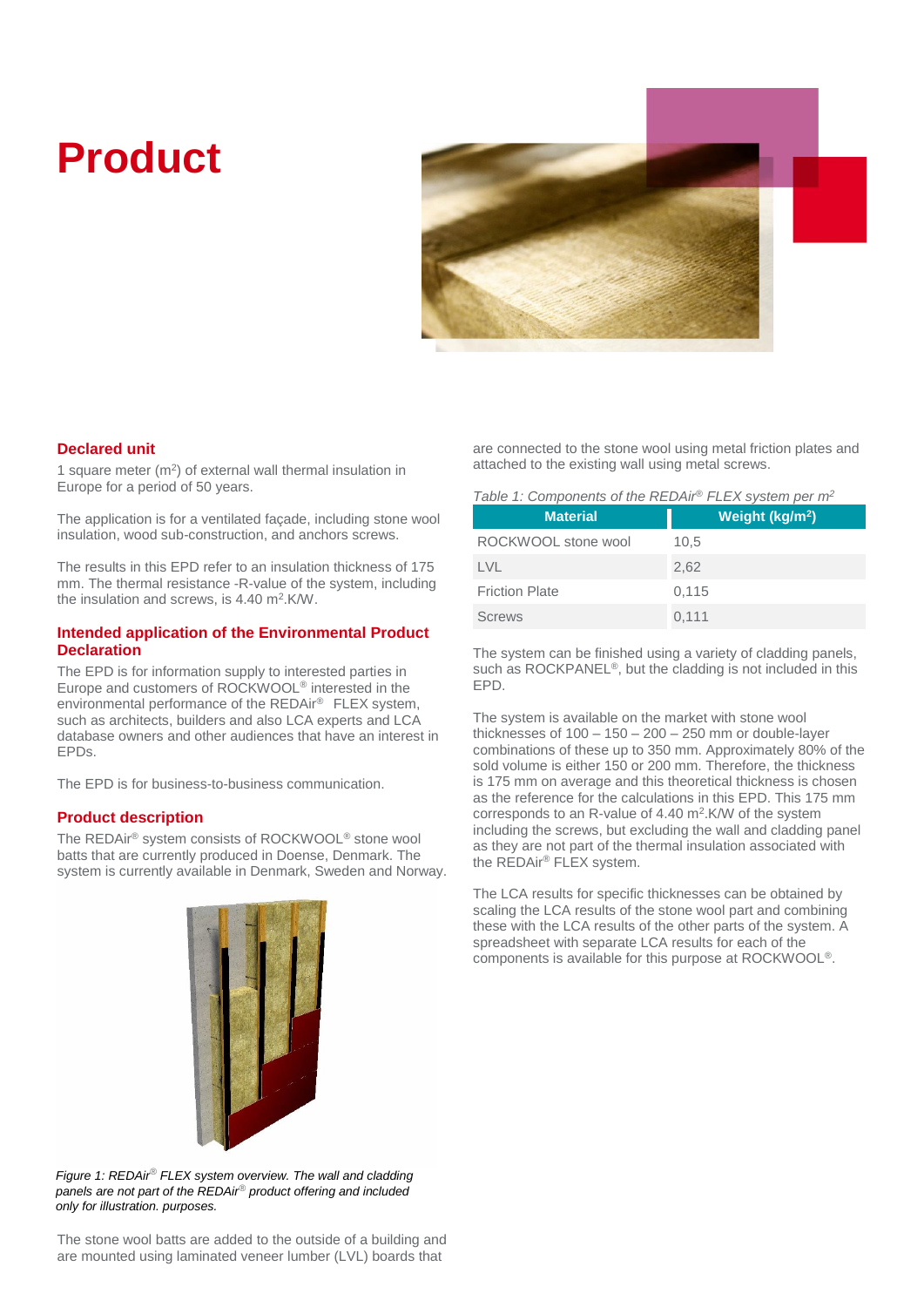# **Product**



# **Product specification**

ROCKWOOL® stone wool is made from volcanic rock, typically basalt or dolomite, and an increasing proportion of recycled material. For the REDAir® stone wool the secondary materials are almost 20% of the mineral fraction. The mineral fibres are bound by a binder with an average binder content of 4% for the stone wool in the REDAir® FLEX system. The binder is a waterbased phenol-formaldehyde resin which is polymerized during production of the final stone wool product.

LVL is made from a mix of pine and spruce in the Tver region in Russia and is Forest Stewardship Council (FSC) certified. Phenol formaldehyde is used as glue in the production of the LVL board. In order to ensure durability, the final strips are treated with components commonly used for wood preservation in housing and other buildings.

For extra durability, the anodized screws and friction plate have an extra coating (C4 Grade).

# **Reference service life**

The reference service life of REDAir® is defined as 50 years. This is a scenario based on an assumption for a default

building. REDAir® is used in both residential and commercial applications. The components from the REDAir® FLEX system do not have to be replaced in the 50-year scenario, except for the LVL and the friction plate for which one replacement is assumed in a 50-year period as a worst-case scenario<sup>1</sup>

The modular presentation of the LCA results in this EPD allows the user to model other scenarios. If there is no replacement during the lifetime of the building (building that lasts less than 50 years), the results for Module B4 can simply be deleted. When a user wants to model multiple rounds of maintenance (buildings that last more than 50 years), the results for module B4 can be multiplied as necessary.

1 This scenario is based on simulated ageing tests for ROCKWOOL® stone wool, European Technical Approval (ETA) documents for the components and assumptions for the LVL, as well as current practice where most often insulation material is not replaced during the lifetime of the building.

| <b>Parameter</b>                  | <b>Unit</b>                                                                                                                                                                                                                                                                                                                                                                                                                                                                                                                                               |
|-----------------------------------|-----------------------------------------------------------------------------------------------------------------------------------------------------------------------------------------------------------------------------------------------------------------------------------------------------------------------------------------------------------------------------------------------------------------------------------------------------------------------------------------------------------------------------------------------------------|
| Reference service life            | 50 years for the system, with one replacement of the LVL and friction plate                                                                                                                                                                                                                                                                                                                                                                                                                                                                               |
| Declared product<br>properties    | Stone wool: EN13162-T3- DS(70,90) =MW-EN13162-T3-DS(70,90)-WS-MU1 - Lambda 33, reaction to<br>fire Euroclass A1 (non-combustible)<br>LVL fire treated<br>Screws and friction plate with corrosion class C4<br>System ETA-13/0900 according to ETAG 034 (pending)                                                                                                                                                                                                                                                                                          |
| Design application<br>parameters  | See installation guidelines for building height limits, ventilation cavity requirements, and suitable<br>supporting wall structures. Quantity of screws to be calculated on project basis: see online calculator for<br>guidance on www.redair.rockwool.com<br>Installation to be conducted in accordance with the manufacturer's installation guide. Guidance on safe<br>and effective installation is also provided through local organizations and at the end of this EPD.<br>Cladding to be applied in accordance with cladding manufacturer's guide. |
| Quality of work<br>assumption     | It is assumed that the manufacturer's instructions are clear and followed. In case of any uncertainty, the<br>manufacturer should be contacted for instructions.                                                                                                                                                                                                                                                                                                                                                                                          |
| Outdoor environment               | Application will resist visual & structural weathering effects to the extent described in ETA documentation<br>and warranty coverage. Specific project considerations should be made to account for load conditions,<br>weight, nominal wind speeds, and terrain factors. REDAir <sup>®</sup> FLEX system may contribute to but does not<br>assure air or water tightness to the building. Seismic conditions are not considered.                                                                                                                         |
| Indoor environment                | ROCKWOOL REDAir BATTS meet the requirements for low emissions (M1) and requirements according<br>to EN15251: 2007 Appendix E. ROCKWOOL REDAir BATTS are recognized by the M1 label. M1<br>certificates will be provided on request.                                                                                                                                                                                                                                                                                                                       |
| Usage conditions &<br>maintenance | Installation is a one-time procedure. After mounting, the system shall be maintained by simple visual<br>inspection - any movement of façade elements should be inspected and mitigated. The product will not<br>contact water or soil, because it is encapsulated by the cladding                                                                                                                                                                                                                                                                        |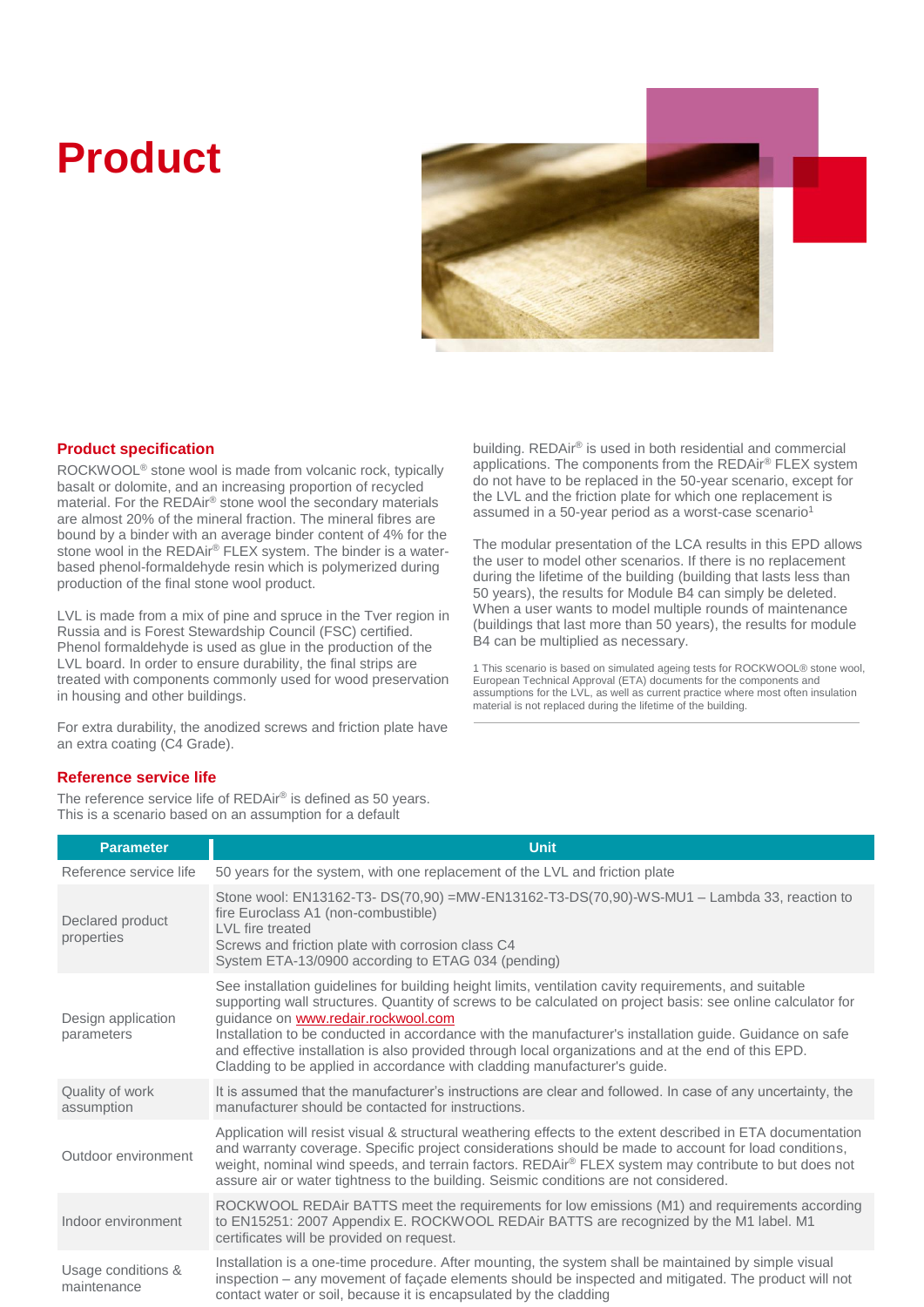# **Life Cycle Assessment: Calculation rules**

**Flow diagram system boundaries**

# EPD type

**Cradle-to-grave.** Included are all relevant life cycle stages.

The rest of the use modules, apart from B4 replacement are not considered relevant and the emissions are considered zero.

They do not use energy (B6) or water (B7) during use of the building.

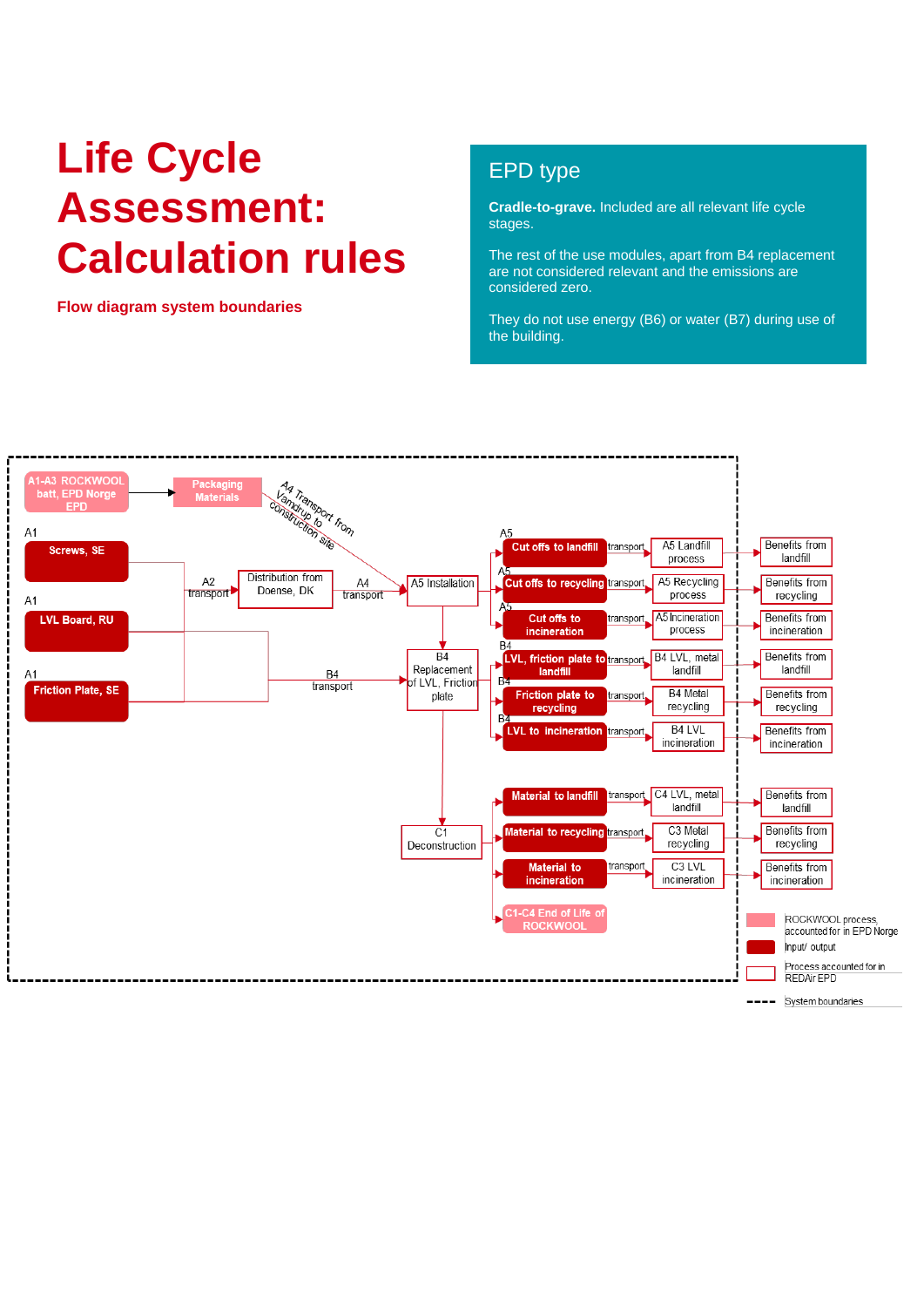# **Description and modelling of scenarios**

#### **Modules A1–A3 Production stage**

The production of stone wool for the REDAir® system takes place in the ROCKWOOL plant in Doense Denmark. Average Nordic data, based on the published ROCKWOOL EPD in the EPD-Norge are used for the stone wool part. Primary data was collected for the financial year 2017 (one-year average).

LVL is made using FSC certified pine and spruce wood. All production and transportation steps are within the system boundaries as defined in EN16485 PCR for wood [FprEN 16485:2013], including impregnation and treatment. All materials used are approved in the EU for use in the protection of external used wood products.

Packaging of screws and steel is excluded due to its low contribution to the final mass of the system (less than 1%). Packaging of the LVL is already included as part of the selected dataset from GaBi. The packaging of the mineral wool follows the assumptions, as they are found under the generic EPD in EPD Norge.

Apart from stone wool, the rest of the materials are put together in an order in Vamdrup, Denmark ready for transportation to regional distribution centres. Wooden blocks are used to support them. The amount of wood and plastic is small compared to the packaging of the mineral wool and is therefore excluded from the calculations.

#### **Module A4 transport to site**

The REDAir® system components, with the exception of stone wool, are directly delivered to the project site (Scandinavia), or indirectly through central distribution locations. The stone wool part arrives from the factory in Doense separately. For the modelling of transport, all the system components with the exception of stone wool are included. The final impacts result from the aggregation of the latter together with the impacts from the stone wool transport, as documented in the Nordic EPD, available in EPD Norge.

The average weighted distance, based on the Nordic markets is 639 km. In the table below, the average distance per country is presented. This is weighted out, based on the market share in each country. For the transport of stone wool and the relevant scenarios please refer to the assumptions outlined in EPD Norge.

#### *Table 2: Country-specific distances*

| <b>Country</b> | Distance (km) |
|----------------|---------------|
| Denmark        | 250           |
| Sweden         | 900           |
| Norway         | 840           |

The transport of the material, with the exception of stone wool, is modelled as a simple mass based transport. The truck is assumed to be Euro-6 with a 22t maximum payload and 85% capacity utilisation (including empty returns).

#### **Module A5 Installation stage**

The installation requires the use of hand-held tools, some of which are power tools and consume electricity. The power tool energy cost is calculated for an average square meter of the mounted systems on the wall. This is modelled using national grid mix data weighted for the market shares (see Table 3).

#### *Table 3: EN15804 installation considerations*

| <b>Parameter</b>                                                                                                                           | <b>Unit</b>                                                                                               |
|--------------------------------------------------------------------------------------------------------------------------------------------|-----------------------------------------------------------------------------------------------------------|
| Ancillary materials for installation<br>(specified by material)                                                                            | No other materials are<br>needed in addition to<br>the ones included in<br>the REDAir® FLEX<br>system     |
| Water use                                                                                                                                  | <b>None</b>                                                                                               |
| Other resource use                                                                                                                         | Power tools, cutting<br>knives and drills. They<br>are considered as<br>capital goods. Use is<br>included |
| Quantitative description of energy<br>type (regional mix) and<br>consumption during the installation<br>process                            | 0.0284 kWh/m <sup>2</sup>                                                                                 |
| Wastage of materials on the<br>building site before waste<br>processing, generated by the<br>product's installation (specified by<br>type) | 2% of mineral wool.<br>LVL, friction plates and<br>screws                                                 |
| Output materials (specified by type)<br>as result of waste processing at the<br>building site                                              | See Table 4 with<br>building waste<br>scenarios                                                           |
| Direct emissions to ambient air, soil<br>and water                                                                                         | None                                                                                                      |

Cut sections of stone wool can be used elsewhere. The LVL boards are cut and the remainder can be used to start the next series. Extra screws would typically be used up for extra strengthening, saved for the next project, or recycled. The same applies to the friction plates. Estimated waste for all components is 2%.

ROCKWOOL® stone wool can either be recycled or landfilled. In all the markets where REDAir**®** is provided (Norway, Sweden and Denmark) ROCKWOOL® has a recycling service in place. In that case the stone wool is returned to ROCKWOOL® for recycling.

The wood will be sorted out and incinerated with energy recovery or landfilled in a low percentage. The incineration is assumed to have an efficiency of less than 60%, which means that the incineration is regarded as a waste treatment. Screws and friction plates will be recycled as iron or landfilled in a small percentage. Since REDAir**®** is typically easy to dismantle, a scenario of sorting and recycling is very likely to occur if the infrastructure is present.

Table 4 considers the following scenarios for the treatment of the building waste, based on assumptions from the Danish context.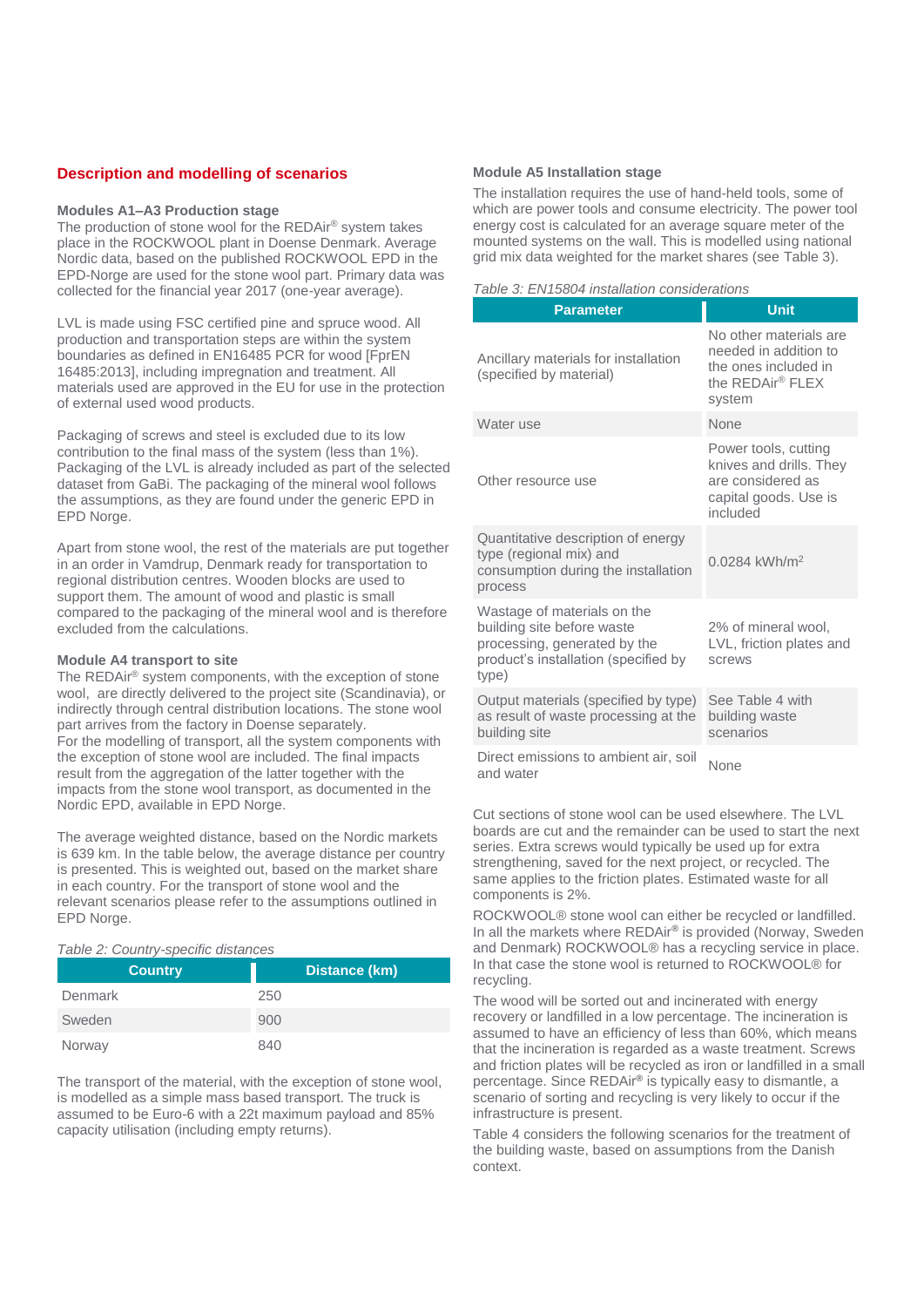#### *Table 4: Building waste scenarios*

| <b>Material</b> | Landfill<br>$(%$ .<br>distance) | <b>Recycling</b><br>(%, distance) | Incineration<br>(%<br>distance) |
|-----------------|---------------------------------|-----------------------------------|---------------------------------|
| Wood            | 5%, 50 km                       | 95%, 150 km                       |                                 |
| Metal           | 5%, 50 km                       |                                   | 95%, 100 km                     |

#### **Module B4 Use stage - Replacement**

In the 50 years' lifespan of a building, one replacement of LVL and friction plate is assumed. This EPD includes the material use and electricity consumption for the use of power tools (as defined for the installation above), and doubles the electricity use in order to model both the deconstruction and the repeated installation (see Table 5).

#### *Table 5: EN 15804 module B4 considerations*

| <b>Parameter</b>                                      | <b>Unit</b>                                                                                                   |
|-------------------------------------------------------|---------------------------------------------------------------------------------------------------------------|
| Replacement cycle                                     | LVL and friction plate<br>every 25 years                                                                      |
| Energy input during maintenance                       | $0.0284$ kWh/m <sup>2</sup> for<br>deconstruction<br>$0.0284$ kWh/m <sup>2</sup> for<br>repeated installation |
| Exchange of worn parts during<br>product's life cycle | None                                                                                                          |

### **Module C1-C4 End-of life**

The deconstruction is modelled similarly to the installation scenario. The transport distances and waste processing and landfill scenarios are identical to the building waste scenario as defined above in Table 4. ROCKWOOL® stone wool can be disposed of as non-hazardous waste.

# **Module D Benefits and loads beyond the system boundary**

In Module D the loads and benefits are reported for the products that result from waste treatment over the life cycle, steel recycling and thermal energy recovery from combustion of wood and plastic packaging. The allocation of combustion impacts is based on a physical classification of the mass flows or calorific values.

# **Cut-off criteria**

Data sets are complete according to cut-off rules of EN15804 (inclusion of all material and energy inputs >1%, inclusion of all materials with potential environmental impact and <5% of the total energy use and mass neglected). The most notable cut-off based on these criteria is the use of product labels and the packaging of screws and friction plate.

#### **Data quality**

The quality of the data of this specific EPD is assessed as good and appropriate. The data gathering approach for all EPDs is assessed as good and appropriate by the external verifier.

For secondary data sources ROCKWOOL uses the data available in the latest version of GaBi database. The GaBi databases used are the Professional Database 2017, the extension database XIV: construction materials and some tailor made datasets specifically for ROCKWOOL which are delivered from GaBi as supplementary to the above (mainly for some binder ingredients and stones). Ecoinvent data from Ecoinvent version 3.3 was used only in cases where no data

was available in the GaBi databases. The age of the secondary data is therefore considered sufficient.

Data was collected consistently and based on the financial year 2017. Adjusted secondary LCIs are taken from the GaBi database.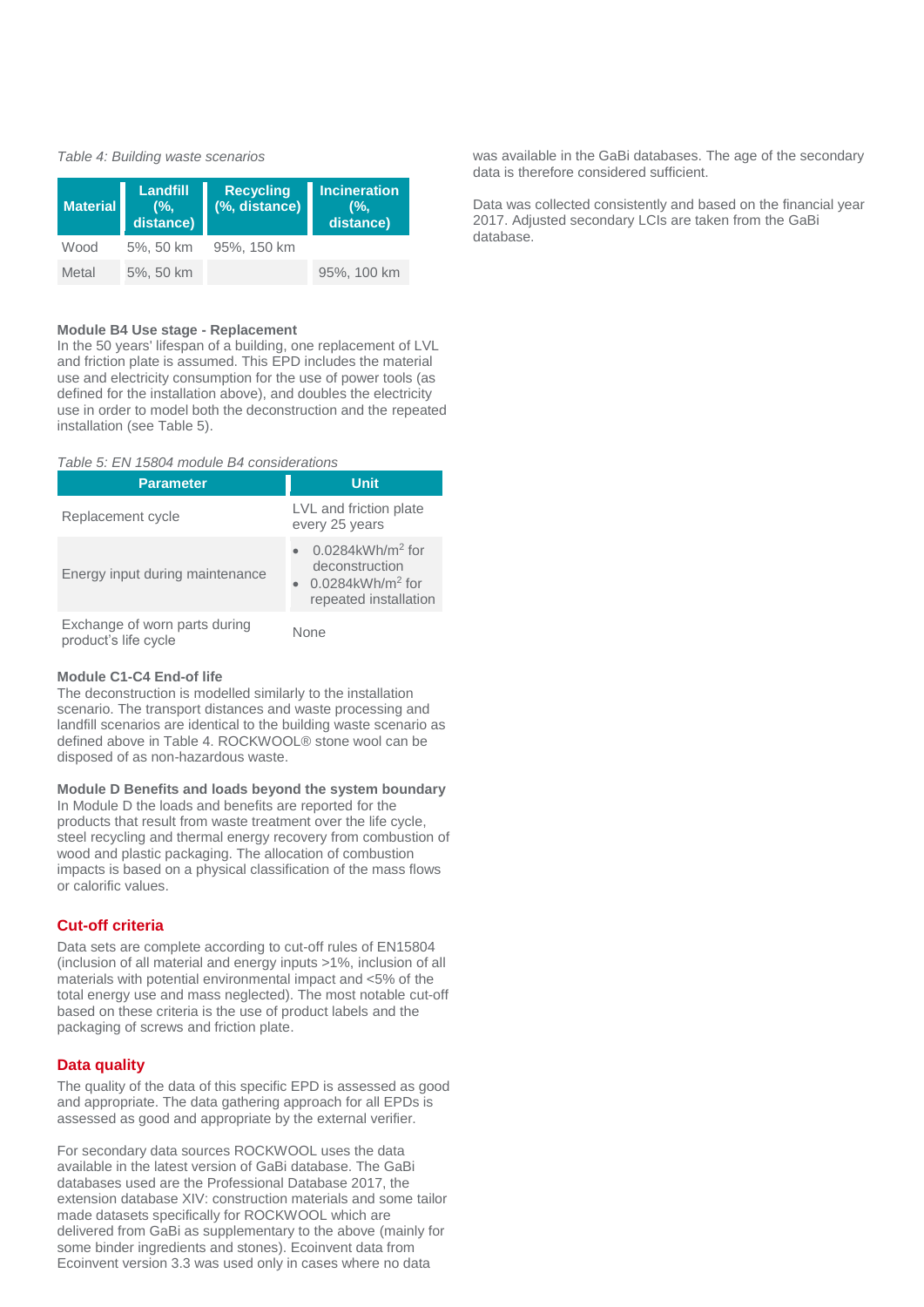# **Life Cycle Assessment: Rules**

# **Limitations**

Results provided relate to the average thickness of the current market – 175 mm. Please contact ROCKWOOL® if you need figures for specific thicknesses.

# **Description of the system boundaries (x=included, INA = Indicator not assessed)**

|               | <b>Production stage</b> |               |           | Construction<br>stage | Use stage  |             |                |             |               |                              |                             | End-of-life stage              | <b>Benefits</b><br>and loads<br>beyond the<br>system<br>boundaries |                     |                |                                               |
|---------------|-------------------------|---------------|-----------|-----------------------|------------|-------------|----------------|-------------|---------------|------------------------------|-----------------------------|--------------------------------|--------------------------------------------------------------------|---------------------|----------------|-----------------------------------------------|
| Raw materials | ransport                | Manufacturing | Transport | Assembly              | Use        | Maintenance | Repair         | Replacement | Refurbishment | Operational<br>use<br>energy | Operational<br>use<br>water | De-construction/<br>demolition | Transport                                                          | processing<br>Waste | Disposal       | potential<br>Reuse-<br>Recovery-<br>Recycling |
| A1            | A2                      | A3            | A4        | A <sub>5</sub>        | <b>B1</b>  | <b>B2</b>   | B <sub>3</sub> | <b>B4</b>   | <b>B5</b>     | <b>B6</b>                    | <b>B7</b>                   | C <sub>1</sub>                 | C <sub>2</sub>                                                     | C <sub>3</sub>      | C <sub>4</sub> | D                                             |
| $\times$      | $\times$                | X             | X         | $\times$              | <b>INA</b> | <b>INA</b>  | <b>INA</b>     | X           | <b>INA</b>    | <b>INA</b>                   | <b>INA</b>                  | X                              | X                                                                  | X                   | X              | X                                             |



# ROCKWOOL® REDAir® FLEX ventilated facade system

**1 square meter (m<sup>2</sup> ) of external wall thermal insulation in Europe for a period of 50 years. The results in this EPD are related to an insulation thickness of 175 mm. The R-value of the system, including the insulation and screws, is 4.40 m<sup>2</sup> .K/W.**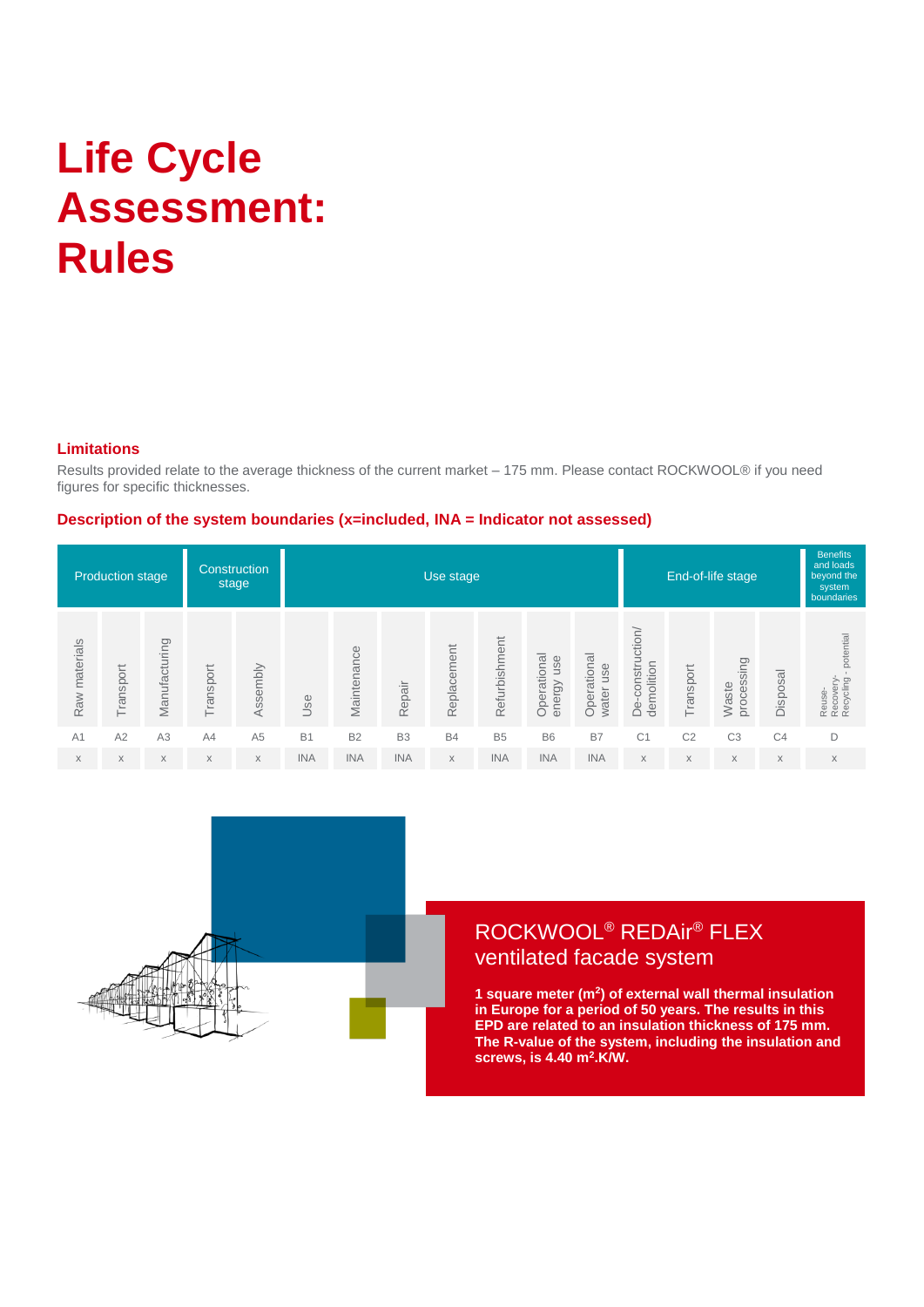# **Environmental impact**

|                                                                                                                                                                                                                                                                                                                                                                     | Production<br>stage |                             | Construction<br>stage          | Use stage  |                            |                       |                      |                     |                                    |                                |                                                      | End-of-life stage                         |                              |                   |                                                                                        |
|---------------------------------------------------------------------------------------------------------------------------------------------------------------------------------------------------------------------------------------------------------------------------------------------------------------------------------------------------------------------|---------------------|-----------------------------|--------------------------------|------------|----------------------------|-----------------------|----------------------|---------------------|------------------------------------|--------------------------------|------------------------------------------------------|-------------------------------------------|------------------------------|-------------------|----------------------------------------------------------------------------------------|
| Parameter                                                                                                                                                                                                                                                                                                                                                           | $A1 - A3$           | Transport<br>$\overline{4}$ | Installation<br>$\overline{4}$ | ag<br>De   | Maintenance<br>$_{\rm B2}$ | Repair<br>$_{\rm B3}$ | Replacement<br>$\Xi$ | Refurbishment<br>B5 | Operational<br>use<br>energy<br>B6 | Operational<br>water use<br>57 | a-construction/<br>demolition<br>$\overline{O}$<br>Å | ransport<br>$\sim$<br>$\circ$<br>$\vdash$ | treatment<br>ന<br>Ö<br>Waste | Disposal<br>$\Im$ | and<br>the boundaries<br>of the system<br>loads beyond<br><b>Benefits</b><br>$\bigcap$ |
| Global warming<br>potential (GWP)<br>kg CO <sub>2</sub> eqv                                                                                                                                                                                                                                                                                                         | $9,71E+00$          | 1,39E+00                    | 1,49E+00                       | <b>INA</b> | <b>INA</b>                 | <b>INA</b>            | 2,19E+00             | <b>INA</b>          | <b>INA</b>                         | <b>INA</b>                     | 1,76E-03                                             | 6,42E-02                                  | $4,23E+00$                   | 3,81E-01          | $-4.17E + 00$                                                                          |
| The global warming potential of a gas refers to the total contribution to global warming resulting from the emission of one unit of that gas relative to one unit of the reference gas, carbon dioxide, which is assigned a va                                                                                                                                      |                     |                             |                                |            |                            |                       |                      |                     |                                    |                                |                                                      |                                           |                              |                   |                                                                                        |
| Ozone depletion<br>potential (ODP)<br>kg CFC11 eqv                                                                                                                                                                                                                                                                                                                  | 3,13E-08            | 4,33E-13                    | 2,09E-09                       | <b>INA</b> | <b>INA</b>                 | <b>INA</b>            | $-4,85E-13$          | <b>INA</b>          | <b>INA</b>                         | <b>INA</b>                     | 4,99E-17                                             | 1,31E-14                                  | 3,19E-15                     | 1,66E-13          | $-5,96E-13$                                                                            |
| Destruction of the stratospheric ozone layer which shields the earth from ultraviolet radiation harmful to life. This destruction of ozone is caused by the breakdown of certain chlorine and/or bromine<br>containing compounds (chlorofluorocarbons or halons), which break down when they reach the stratosphere and then catalytically destroy ozone molecules. |                     |                             |                                |            |                            |                       |                      |                     |                                    |                                |                                                      |                                           |                              |                   |                                                                                        |
| Acidification<br>potential (AP)<br>$kg$ SO <sup>2</sup> eqv                                                                                                                                                                                                                                                                                                         | 7,13E-02            | 1,26E-03                    | 1,79E-03                       | <b>INA</b> | <b>INA</b>                 | <b>INA</b>            | 8,55E-03             | <b>INA</b>          | <b>INA</b>                         | <b>INA</b>                     | 3,07E-06                                             | 5,94E-05                                  | 6,22E-04                     | 1,02E-03          | $-8,33E-03$                                                                            |
| Acid depositions have negative impacts on natural ecosystems and the man-made environment incl, buildings. The main sources for emissions of acidifying substances are agriculture and fossil fuel<br>combustion used for electricity production, heating and transport.                                                                                            |                     |                             |                                |            |                            |                       |                      |                     |                                    |                                |                                                      |                                           |                              |                   |                                                                                        |
| Eutrophication<br>potential (EP)<br>kg PO4 3- eqv                                                                                                                                                                                                                                                                                                                   | 1,18E-02            | 2,65E-04                    | 3,80E-04                       | <b>INA</b> | <b>INA</b>                 | <b>INA</b>            | 1,76E-03             | <b>INA</b>          | <b>INA</b>                         | <b>INA</b>                     | 5,02E-07                                             | 1,29E-05                                  | 1,10E-04                     | 1,55E-04          | $-8,15E-04$                                                                            |
| Excessive enrichment of waters and continental surfaces with nutrients, and the associated adverse biological effects.                                                                                                                                                                                                                                              |                     |                             |                                |            |                            |                       |                      |                     |                                    |                                |                                                      |                                           |                              |                   |                                                                                        |
| Photochemical<br>ozone creation<br>(POCP) kg<br>Ethene eqv                                                                                                                                                                                                                                                                                                          | 4,38E-03            | 6,92E-06                    | 1,39E-04                       | <b>INA</b> | <b>INA</b>                 | <b>INA</b>            | 3,26E-04             | <b>INA</b>          | <b>INA</b>                         | <b>INA</b>                     | 2,82E-07                                             | $-7,48E-07$                               | 7,65E-05                     | 1,30E-04          | $-8,77E-04$                                                                            |
| Chemical reactions brought about by the light energy of the sun. The reaction of nitrogen oxides with hydrocarbons in the presence of sunlight to form ozone is an example of a photochemical reaction                                                                                                                                                              |                     |                             |                                |            |                            |                       |                      |                     |                                    |                                |                                                      |                                           |                              |                   |                                                                                        |
| Abiotic depletion<br>potential for non-<br>fossil resources<br>(ADP-elements)<br>kg Sb eqv                                                                                                                                                                                                                                                                          | 2,42E-05            | 1,12E-07                    | 5,14E-07                       | <b>INA</b> | <b>INA</b>                 | <b>INA</b>            | 6,29E-07             | <b>INA</b>          | <b>INA</b>                         | <b>INA</b>                     | 1,67E-09                                             | 5,05E-09                                  | 6,05E-08                     | 6,07E-08          | $-6,34E-07$                                                                            |
| Abiotic depletion<br>potential for<br>fossil<br>resources<br>(ADP-fossils) MJ                                                                                                                                                                                                                                                                                       | 1,81E+02            | $1,91E+01$                  | $5,33E+00$                     | <b>INA</b> | INA.                       | <b>INA</b>            | $3,83E+01$           | <b>INA</b>          | <b>INA</b>                         | <b>INA</b>                     | 1,46E-02                                             | 8,76E-01                                  | 1,59E+00                     | 2,26E+00          | $-6,45E+01$                                                                            |
| Consumption of non-renewable resources, thereby lowering their availability for future generations.                                                                                                                                                                                                                                                                 |                     |                             |                                |            |                            |                       |                      |                     |                                    |                                |                                                      |                                           |                              |                   |                                                                                        |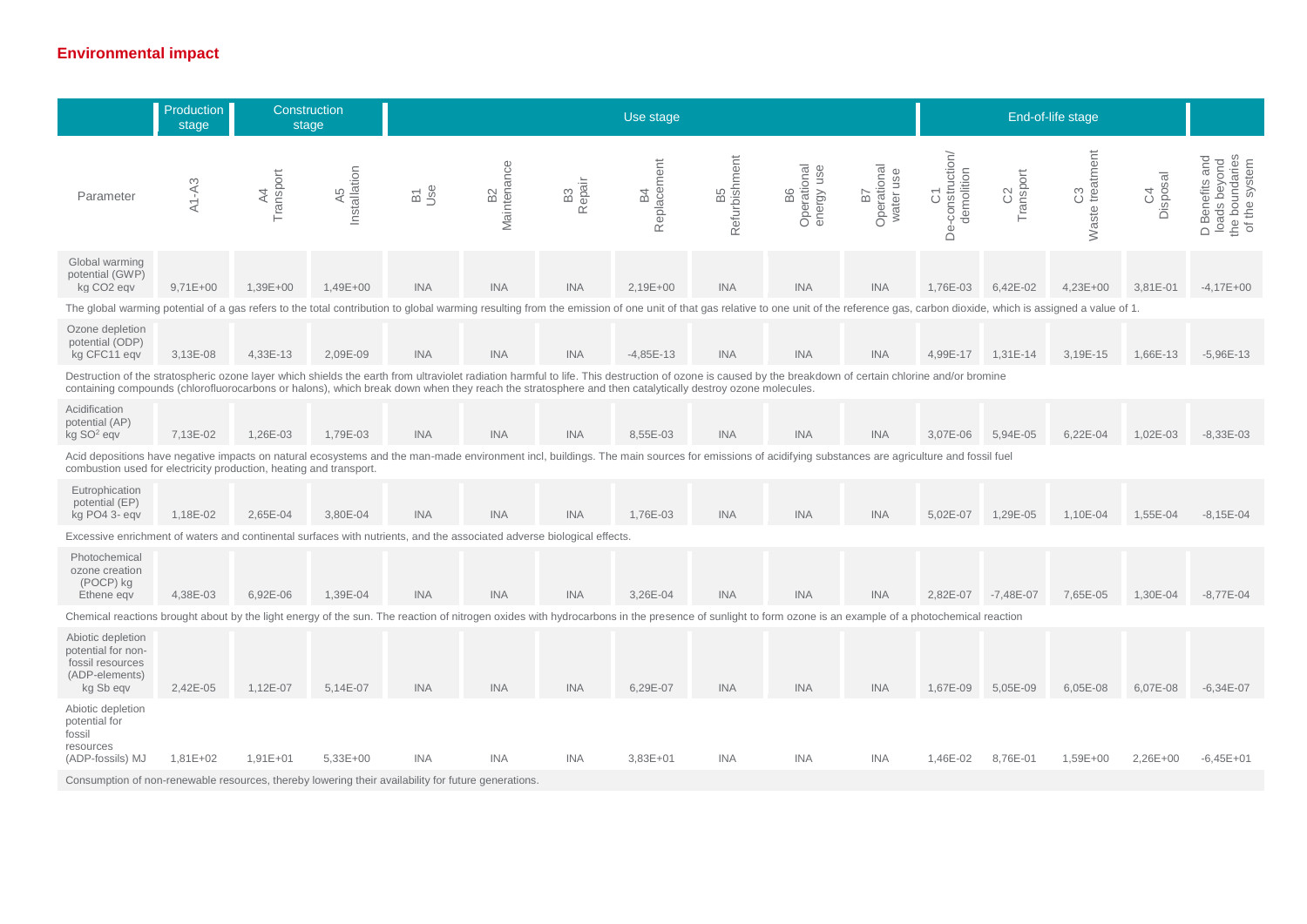# **Resource use**

|                                                                                                                               | Production<br>stage | Construction<br>stage       |                    | Use stage  |                               |                          |                   |                                           |                                 |                                | End-of-life stage                    |                              |                       |                             |                                                                                     |
|-------------------------------------------------------------------------------------------------------------------------------|---------------------|-----------------------------|--------------------|------------|-------------------------------|--------------------------|-------------------|-------------------------------------------|---------------------------------|--------------------------------|--------------------------------------|------------------------------|-----------------------|-----------------------------|-------------------------------------------------------------------------------------|
| Parameter                                                                                                                     | $A1 - A3$           | Transport<br>$\overline{4}$ | Installation<br>A5 | age<br>De  | Maintenance<br>B <sub>2</sub> | B <sub>3</sub><br>Repair | Replacement<br>54 | efurbishment<br>5<br>$\omega$<br>$\alpha$ | Operational<br>energy use<br>86 | Operational<br>water use<br>57 | C1<br>De-construction/<br>demolition | Transport<br>$\mathcal{C}^2$ | Waste treatment<br>C3 | Disposal<br>$\mathcal{L}^4$ | and<br>the boundaries<br>of the system<br>loads beyond<br><b>Benefits</b><br>$\Box$ |
| Use of renewable primary<br>energy excluding renewable<br>primary energy resources<br>used as raw materials - MJ/FU           | 7,06E+01            | 9,73E-01                    | 1,09E+01           | <b>INA</b> | <b>INA</b>                    | <b>INA</b>               | $9,40E + 01$      | <b>INA</b>                                | <b>INA</b>                      | <b>INA</b>                     | 1,27E-01                             | 4,67E-02                     | $4,84E+01$            | 2,66E-01                    | $-1,31E+01$                                                                         |
| Use of renewable primary<br>energy resources used as raw<br>materials - MJ/FU                                                 | $6,35E+01$          | $0,00E + 00$                | 8,48E+00           | <b>INA</b> | <b>INA</b>                    | <b>INA</b>               | $3,52E+00$        | <b>INA</b>                                | <b>INA</b>                      | <b>INA</b>                     | $0,00E + 00$                         | $0,00E + 00$                 | 4,78E+01              | $0,00E + 00$                | $0.00E + 00$                                                                        |
| Total use of renewable<br>primary energy resources -<br>MJ/FU                                                                 | 1,34E+02            | 9,73E-01                    | 2,40E+00           | <b>INA</b> | <b>INA</b>                    | <b>INA</b>               | $9,75E+01$        | <b>INA</b>                                | <b>INA</b>                      | <b>INA</b>                     | 1.27E-01                             | 4,67E-02                     | 5,79E-01              | 2,66E-01                    | $-1,31E+01$                                                                         |
| Use of non-renewable primary<br>energy excluding<br>nonrenewable primary energy<br>resources used as raw<br>materials - MJ/FU | $1.42E + 02$        | $1,91E + 01$                | $2,83E+00$         | <b>INA</b> | <b>INA</b>                    | <b>INA</b>               | $3,73E+01$        | <b>INA</b>                                | <b>INA</b>                      | <b>INA</b>                     | 4.57E-02                             | 8.79E-01                     | 7,89E+00              | 2,35E+00                    | $-7,62E+01$                                                                         |
| Use of non-renewable primary<br>energy resources used as raw<br>materials - MJ/FU                                             | $4.72E + 01$        | $0.00E + 00$                | $-2,38E-01$        | <b>INA</b> | <b>INA</b>                    | <b>INA</b>               | $3,52E+00$        | <b>INA</b>                                | <b>INA</b>                      | <b>INA</b>                     | $0.00E + 00$                         | $0.00E + 00$                 | 5,97E+00              | $0,00E + 00$                | $0,00E + 00$                                                                        |
| Total use of non-renewable<br>primary energy resources<br>- MJ/FU                                                             | 1,89E+02            | 1,91E+01                    | 2,59E+00           | <b>INA</b> | <b>INA</b>                    | <b>INA</b>               | 4,08E+01          | <b>INA</b>                                | <b>INA</b>                      | <b>INA</b>                     | 4,57E-02                             | 8,79E-01                     | $1,92E+00$            | 2,35E+00                    | $-7,62E+01$                                                                         |
| Use of secondary materials -<br>kg/FU                                                                                         | 3,00E-01            | $0,00E + 00$                | $0,00E + 00$       | <b>INA</b> | <b>INA</b>                    | <b>INA</b>               | $0,00E + 00$      | <b>INA</b>                                | <b>INA</b>                      | <b>INA</b>                     | $0,00E + 00$                         | $0,00E + 00$                 | $0,00E + 00$          | $0,00E + 00$                | $-8,68E-02$                                                                         |
| Use of renewable secondary<br>fuels - MJ/FU                                                                                   | $0,00E + 00$        | $0,00E + 00$                | $0,00E + 00$       | <b>INA</b> | <b>INA</b>                    | <b>INA</b>               | $0,00E + 00$      | <b>INA</b>                                | <b>INA</b>                      | <b>INA</b>                     | $0,00E + 00$                         | $0,00E+00$                   | $0,00E + 00$          | $0,00E + 00$                | $0,00E + 00$                                                                        |
| Use of non-renewable<br>secondary fuels - MJ/FU                                                                               | $0,00E + 00$        | $0,00E + 00$                | $0,00E + 00$       | <b>INA</b> | <b>INA</b>                    | <b>INA</b>               | $0,00E + 00$      | <b>INA</b>                                | <b>INA</b>                      | <b>INA</b>                     | $0,00E + 00$                         | $0,00E+00$                   | $0,00E+00$            | $0,00E + 00$                | $0,00E + 00$                                                                        |
| Net use of fresh water -<br>m3/FU                                                                                             | 6,92E-02            | $2,41E-03$                  | 3,17E-03           | <b>INA</b> | <b>INA</b>                    | <b>INA</b>               | 2,88E-02          | <b>INA</b>                                | INA.                            | <b>INA</b>                     | 1.79E-04                             | 8,33E-05                     | 1,04E-02              | 4,49E-04                    | $-2,14E-02$                                                                         |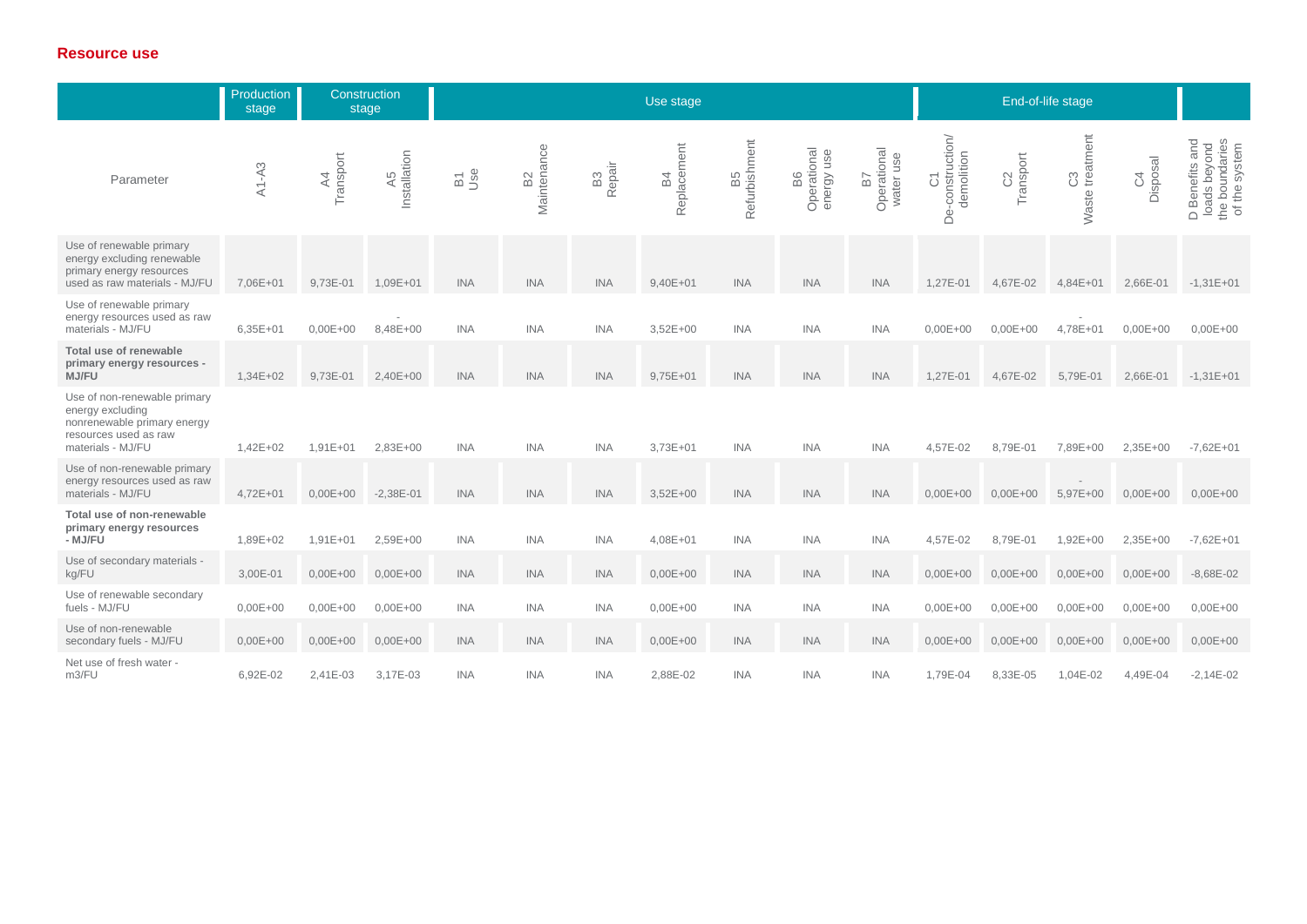# **Waste categories**

|                                      | Production<br>stage                      | Construction<br>stage         |                        | Use stage  |                 |                          |                                  |                     |                                                                                              |                                           |                                                                                              | End-of-life stage                                    |                          |                                           |                                                                                                                    |
|--------------------------------------|------------------------------------------|-------------------------------|------------------------|------------|-----------------|--------------------------|----------------------------------|---------------------|----------------------------------------------------------------------------------------------|-------------------------------------------|----------------------------------------------------------------------------------------------|------------------------------------------------------|--------------------------|-------------------------------------------|--------------------------------------------------------------------------------------------------------------------|
| Parameter                            | S<br>$\overline{\phantom{0}}$<br>$\prec$ | ᆉ<br>$\overline{6}$<br>◁<br>ㅎ | allation<br>S<br>Insta | ase        | B2<br>ğ<br>Mail | B <sub>3</sub><br>Repair | ent<br>O<br>54<br>Ō<br>epla<br>∝ | as<br>arbish<br>Ref | ഗ<br>-<br>B6<br>rati<br>$\Im$<br>ā<br>$\overline{\mathbb{O}}$<br>Š<br>-<br>$\overline{\Phi}$ | rational<br>9S<br>⊃<br>57<br>ater<br>Opel | nstruction<br>molition<br>$\overline{\phantom{0}}$<br>$\overline{\circ}$<br>မှ မှ<br>$\circ$ | 5 <sup>1</sup><br>pdsue<br>$\mathcal{C}^2$<br>⋍<br>⊢ | C3<br>treatment<br>Waste | $\overline{\mathsf{B}}$ S<br>C4<br>Dispos | and<br>ond<br>ads beyond<br>boundaries<br>the system<br><b>Benefits</b><br>D<br>Bens<br>Ioads<br>the bot<br>of the |
| Hazardous waste disposed -<br>kg     | 4,20E-06                                 | $1,01E-06$                    | 1,92E-08               | <b>INA</b> | <b>INA</b>      | <b>INA</b>               | 7,76E-07                         | <b>INA</b>          | <b>INA</b>                                                                                   | <b>INA</b>                                | 6,54E-11                                                                                     | 4,72E-08                                             | 1,47E-09                 | 3,54E-08                                  | $-3,08E-08$                                                                                                        |
| Non-hazardous waste<br>disposed - kg | 1,99E+00                                 | 1,47E-03                      | 8,16E-02               | <b>INA</b> | <b>INA</b>      | <b>INA</b>               | 1,66E-01                         | <b>INA</b>          | <b>INA</b>                                                                                   | <b>INA</b>                                | 1,14E-04                                                                                     | 6,87E-05                                             | 2,99E-02                 | $1,03E + 01$                              | $-4,20E-02$                                                                                                        |
| Radioactive waste<br>disposed - kg   | 2,06E-03                                 | 2,70E-05                      | 1,77E-04               | <b>INA</b> | <b>INA</b>      | <b>INA</b>               | 9,68E-04                         | <b>INA</b>          | <b>INA</b>                                                                                   | <b>INA</b>                                | 1,29E-05                                                                                     | 1,20E-06                                             | 1,31E-04                 | 3,19E-05                                  | $-4,19E-03$                                                                                                        |

\* There is never radioactive waste from a ROCKWOOL plant (A3), but potentially in its upstream chain (A1 & A2), which is not taken into account here.

# **Output flows**

|                                                          | Production<br>stage | Construction<br>stage     |                    | Use stage  |                                 |                          |                           |                  |                                         |                                |                                    | End-of-life stage |                          |                |                                                                                                        |
|----------------------------------------------------------|---------------------|---------------------------|--------------------|------------|---------------------------------|--------------------------|---------------------------|------------------|-----------------------------------------|--------------------------------|------------------------------------|-------------------|--------------------------|----------------|--------------------------------------------------------------------------------------------------------|
| Parameter                                                | $A1 - A3$           | Transpo<br>$\overline{4}$ | A5<br>Installation | B3e<br>Jse | Φ<br>B <sub>2</sub><br>Maintena | B <sub>3</sub><br>Repair | ent<br>Replacem<br>4<br>മ | as<br>teigh<br>œ | ಸ<br>Ě<br>B6<br>Operationa<br>ergy<br>ā | B7<br>Operational<br>water use | C1<br>-construction/<br>demolition | Transport<br>S    | C3<br>treatment<br>Waste | C4<br>Disposal | and<br>ond<br>loads beyond<br>the boundaries<br>of the system<br>D Benefits<br>loads beyc<br>$\bigcap$ |
| Component for re-use<br>- kg                             | $0,00E + 00$        | $0,00E + 00$              | $0,00E + 00$       | <b>INA</b> | <b>INA</b>                      | <b>INA</b>               | $0,00E + 00$              | <b>INA</b>       | <b>INA</b>                              | <b>INA</b>                     | $0,00E + 00$                       | $0,00E+00$        | $0,00E + 00$             | $0,00E + 00$   | $0,00E + 00$                                                                                           |
| Use of renewable primary<br>Materials for recycling - kg | $0,00E + 00$        | $0,00E + 00$              | 2,99E-01           | <b>INA</b> | <b>INA</b>                      | <b>INA</b>               | 1,11E-01                  | <b>INA</b>       | <b>INA</b>                              | <b>INA</b>                     | $0,00E + 00$                       | $0,00E + 00$      | 4,88E-01                 | $0,00E + 00$   | $0,00E + 00$                                                                                           |
| Materials for energy recovery<br>- kg                    | $0,00E + 00$        | $0,00E + 00$              | $0,00E + 00$       | <b>INA</b> | <b>INA</b>                      | <b>INA</b>               | $0,00E + 00$              | <b>INA</b>       | <b>INA</b>                              | <b>INA</b>                     | $0,00E + 00$                       | $0,00E + 00$      | $0,00E + 00$             | $0,00E + 00$   | $0,00E + 00$                                                                                           |
| Exported electrical energy -<br>MJ                       | $0,00E + 00$        | $0,00E + 00$              | 1,23E+00           | <b>INA</b> | <b>INA</b>                      | <b>INA</b>               | $6,17E+00$                | <b>INA</b>       | <b>INA</b>                              | <b>INA</b>                     | $0,00E + 00$                       | $0,00E + 00$      | $0,00E + 00$             | $6,05E+00$     | $0,00E + 00$                                                                                           |
| Exported thermal energy - MJ                             | $0,00E + 00$        | $0,00E + 00$              | $3,55E+00$         | <b>INA</b> | <b>INA</b>                      | <b>INA</b>               | 1,09E+01                  | <b>INA</b>       | <b>INA</b>                              | <b>INA</b>                     | $0,00E + 00$                       | $0,00E + 00$      | $0,00E + 00$             | $1,07E+01$     | <b>INA</b>                                                                                             |